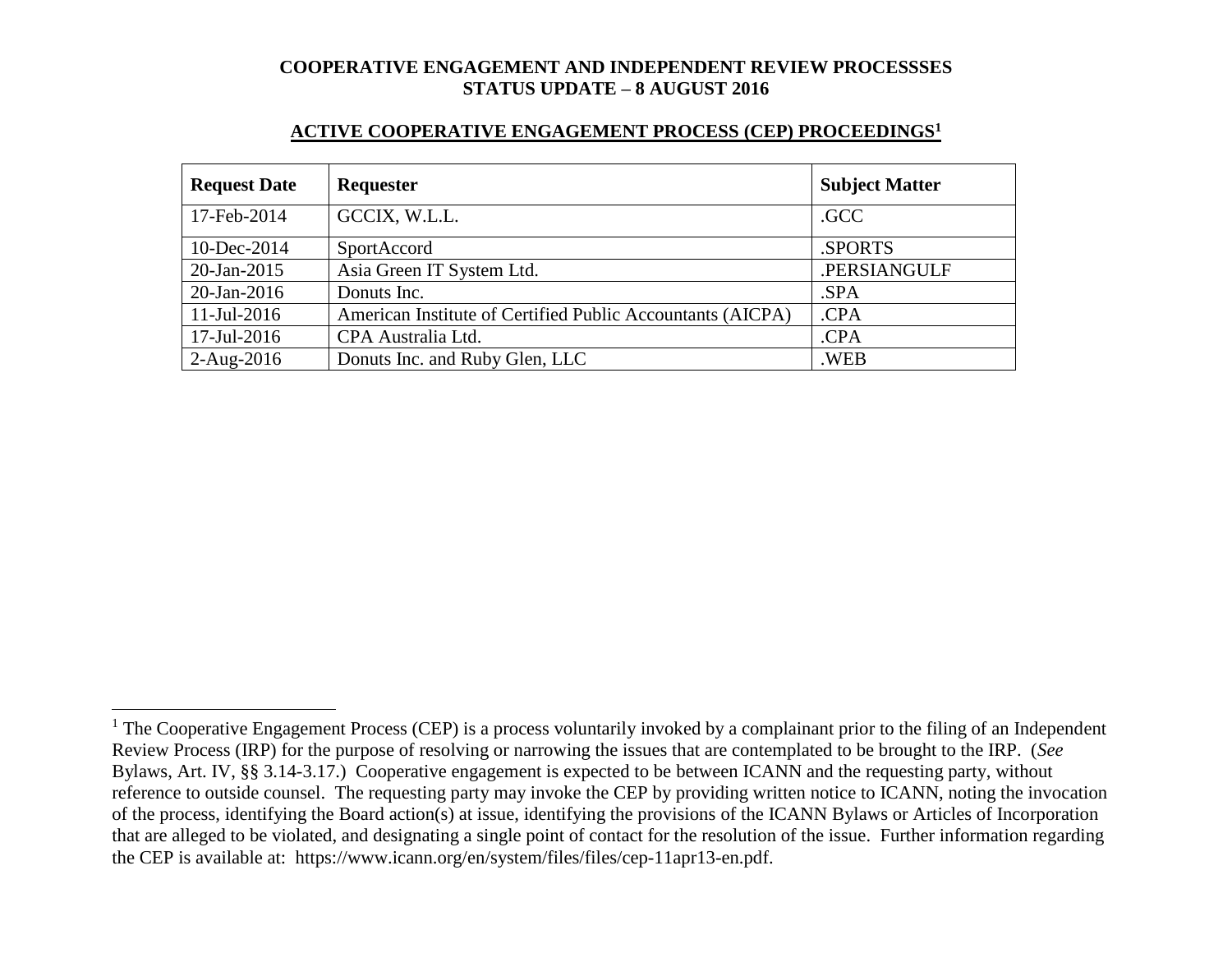## **RECENTLY CLOSED COOPERATIVE ENGAGEMENT PROCESS (CEP) PROCEEDINGS**

| <b>Request Date</b> | <b>Requester</b>              | <b>Subject Matter</b> | <b>IRP Filing Deadline</b> <sup>2</sup> |
|---------------------|-------------------------------|-----------------------|-----------------------------------------|
| 10-Dec-2015         | World Rugby (formerly known)  | .RUGBY                | $N/A$ (Withdrawn)                       |
|                     | as International Rugby Board) |                       |                                         |

(https://www.icann.org/en/system/files/files/cep-11apr13-en.pdf)

 $2^2$  The CEP process provides that "[i]f ICANN and the requester have not agreed to a resolution of the issues upon the conclusion of the cooperative engagement process, or if issues remain for a request for independent review, the requestor's time to file a request for independent review designated in the Bylaws shall be extended for each day of the cooperative engagement process, but in no event, absent mutual written agreement by the parties, shall the extension be for more than fourteen (14) days."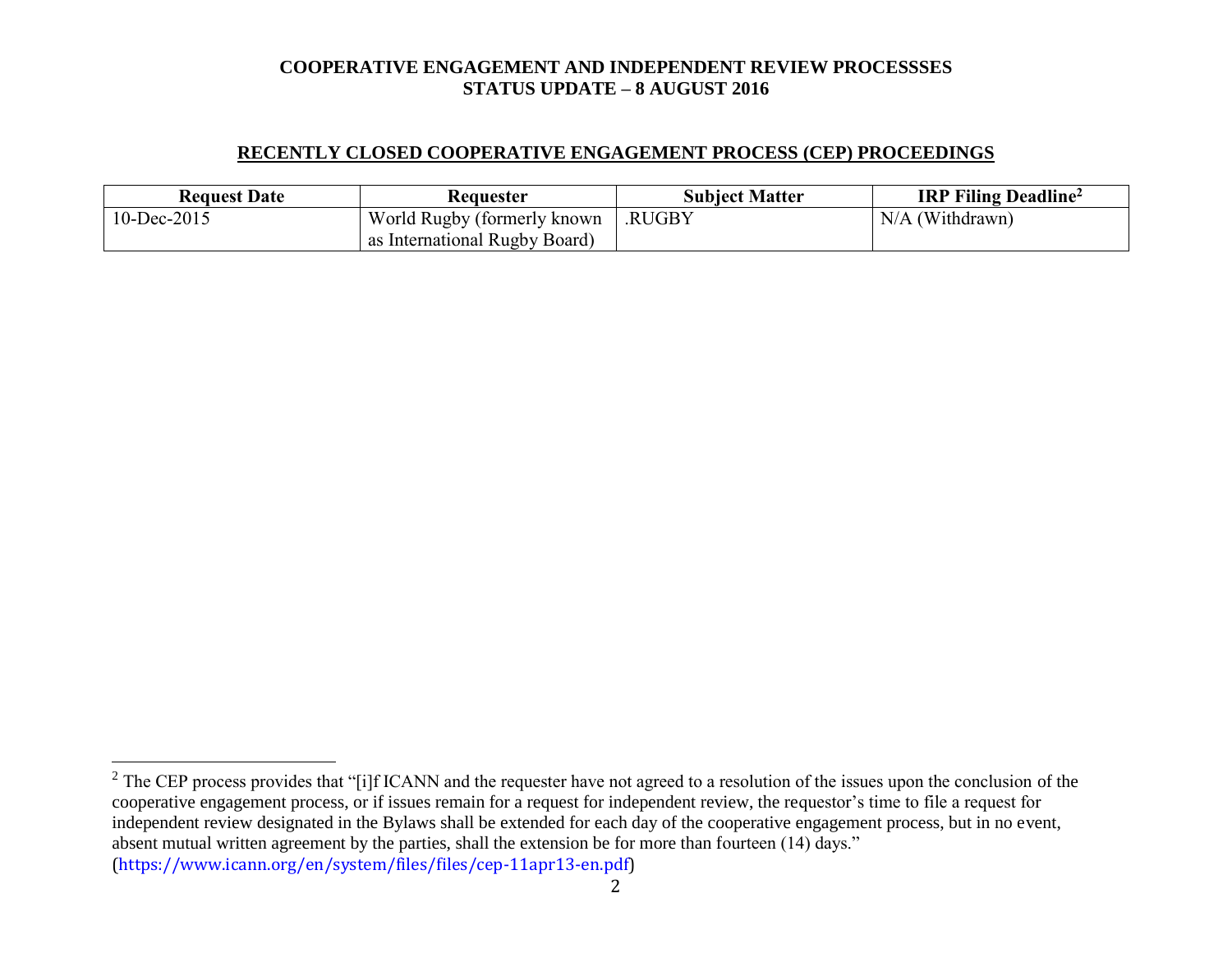## **ACTIVE INDEPENDENT REVIEW PROCESS (IRP) PROCEEDINGS<sup>3</sup>**

| <b>Date</b><br><b>ICANN</b><br><b>Received</b><br><b>Notice of</b><br><b>IRP</b> | Date IRP<br><b>Commenced</b><br>by ICDR | Requester                                                                                                | <b>Subject Matter</b> | <b>Status</b>                                                                                                                                                                                                                                          |
|----------------------------------------------------------------------------------|-----------------------------------------|----------------------------------------------------------------------------------------------------------|-----------------------|--------------------------------------------------------------------------------------------------------------------------------------------------------------------------------------------------------------------------------------------------------|
| 5-Dec-2014                                                                       | 8-Dec-2014                              | <b>Gulf Cooperation Council</b><br>https://www.icann.org/resources/pa<br>$ges/gcc-v-icann-2014-12-06-en$ | .PERSIANGULF          | Panel Selection: Full panel was confirmed on 2<br>December 2015.<br>Materials: Written submissions, Declaration(s), and<br>Scheduling Orders are posted here.<br>Hearing(s): Final hearing took place on 7 July 2016;<br>awaiting Final Declaration.   |
| 19-Mar-2015                                                                      | 24-Mar-2015                             | Dot Sport Limited<br>https://www.icann.org/resources/pa<br>ges/dot-sport-v-icann-2015-03-27-<br>en       | .SPORT                | Panel Selection: Full Panel was confirmed on 3<br>September 2015.<br>Materials: Written submissions, Declaration(s),<br>and Scheduling Orders are posted here.<br>Hearing(s): Final hearing took place on $3$ May 2016;<br>awaiting Final Declaration. |

<sup>&</sup>lt;sup>3</sup> The Independent Review Process (IRP) is a process by which any person materially affected by a decision or action by the Board that he or she asserts is inconsistent with the Articles of Incorporation or Bylaws may submit a request for independent review of that decision or action. (*See* Bylaws, Art. IV, § 3.) In order to be materially affected, the person must suffer injury or harm that is directly and causally connected to the Board's alleged violation of the Bylaws or the Articles of Incorporation, and not as a result of third parties acting in line with the Board's action. Further information regarding the IRP is available at: https://www.icann.org/resources/pages/mechanisms-2014-03-20-en.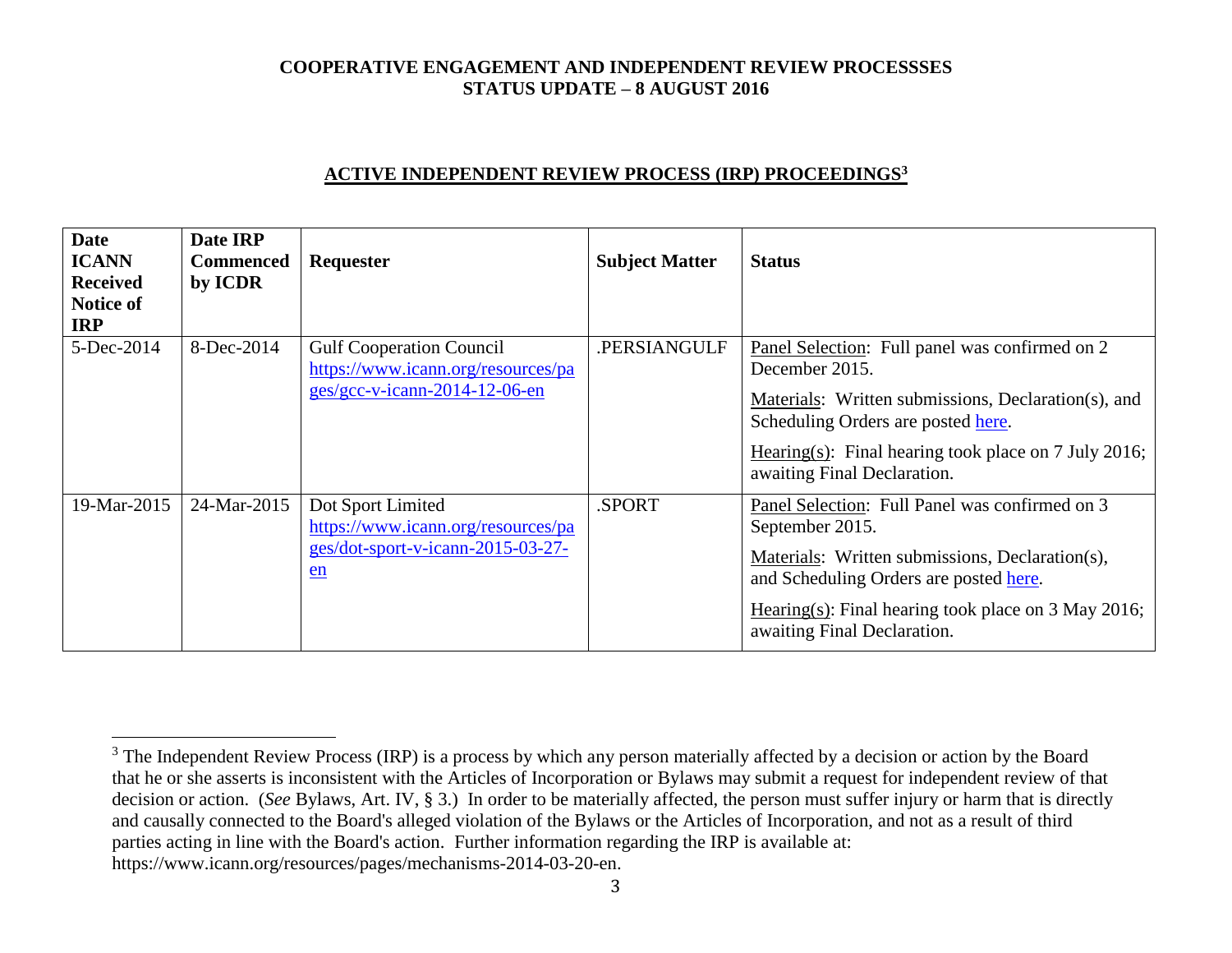| <b>Date</b><br><b>ICANN</b><br><b>Received</b><br><b>Notice of</b> | Date IRP<br><b>Commenced</b><br>by ICDR | Requester                                                                                                                              | <b>Subject Matter</b>        | <b>Status</b>                                                                                                                                                                                                                                                                     |
|--------------------------------------------------------------------|-----------------------------------------|----------------------------------------------------------------------------------------------------------------------------------------|------------------------------|-----------------------------------------------------------------------------------------------------------------------------------------------------------------------------------------------------------------------------------------------------------------------------------|
| <b>IRP</b><br>24-Mar-2015                                          | 7-Apr-2015                              | Corn Lake, LLC<br>https://www.icann.org/resources/pa<br>ges/corn-lake-v-icann-2015-04-07-<br>en                                        | <b>CHARITY</b>               | Panel Selection: Full Panel was confirmed on 17<br>September 2015.<br>Materials: Written submissions, Declaration(s),<br>and Scheduling Orders are posted here.<br>$Hearing(s): Final hearing took place on 8 February$<br>2016; awaiting Final Declaration.                      |
| 15-Dec-2015                                                        | 16-Dec-2015                             | Asia Green IT Systems Bilgisayar<br>San. ve Tic. Ltd. Sti.<br>https://www.icann.org/resources/pa<br>ges/irp-agit-v-icann-2015-12-23-en | <b>ISLAM</b><br><b>HALAL</b> | Panel Selection: Full Panel was confirmed on 23<br><b>March 2016.</b><br>Materials: Written submissions, Declaration(s),<br>and Scheduling Orders are posted here.<br>Hearing $(s)$ : Final hearing scheduled for 7 October<br>2016.                                              |
| 10-Feb-2016                                                        | 10-Feb-2016                             | Commercial Connect, LLC<br>https://www.icann.org/resources/pa<br>ges/irp-commercial-connect-v-<br>icann-2016-02-16-en                  | .SHOP                        | Panel Selection: Full Panel was confirmed on 28<br>July 2016.<br>Materials: Written submissions, Declaration(s),<br>and Scheduling Orders are posted here.<br>Hearing(s): Administrative hearing took place on<br>29 February 2016. No other hearings are currently<br>scheduled. |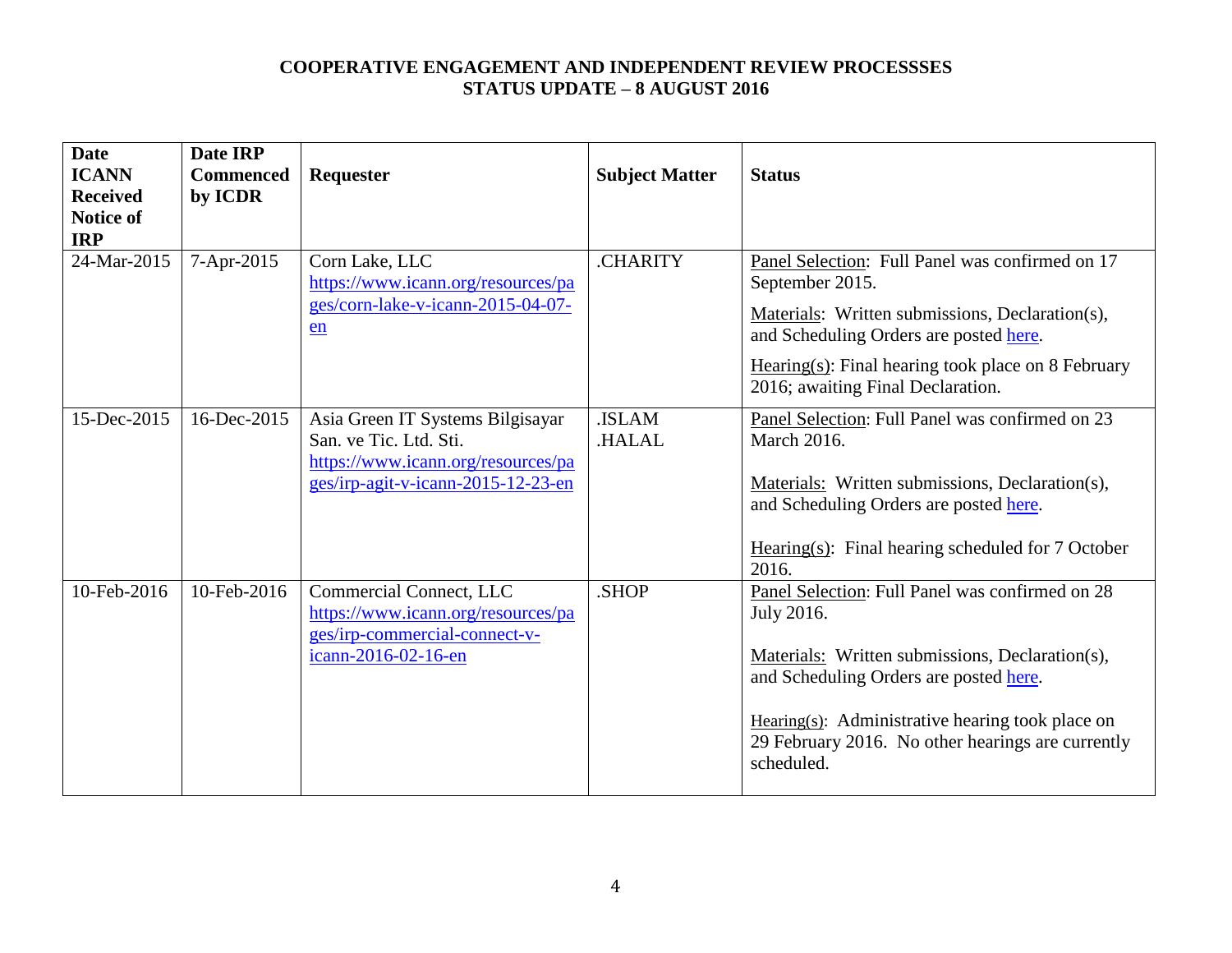| <b>Date</b><br><b>ICANN</b><br><b>Received</b><br><b>Notice of</b><br><b>IRP</b> | Date IRP<br><b>Commenced</b><br>by ICDR | Requester                                                                                               | <b>Subject Matter</b> | <b>Status</b>                                                                                                                                            |
|----------------------------------------------------------------------------------|-----------------------------------------|---------------------------------------------------------------------------------------------------------|-----------------------|----------------------------------------------------------------------------------------------------------------------------------------------------------|
| 1-Mar-2016                                                                       | $2-Mar-2016$                            | Amazon EU S.à.r.l.<br>https://www.icann.org/resources/pa<br>ges/irp-amazon-v-icann-2016-03-<br>$04$ -en | .AMAZON               | Panel Selection: Two panelists have been appointed;<br>awaiting appointment of third panelist.<br>Materials: Written submissions, Declaration(s), and    |
|                                                                                  |                                         |                                                                                                         |                       | Scheduling Orders are posted here.<br>Hearing(s): Administrative hearing took place on $14$<br>March 2016. No other hearings are currently<br>scheduled. |